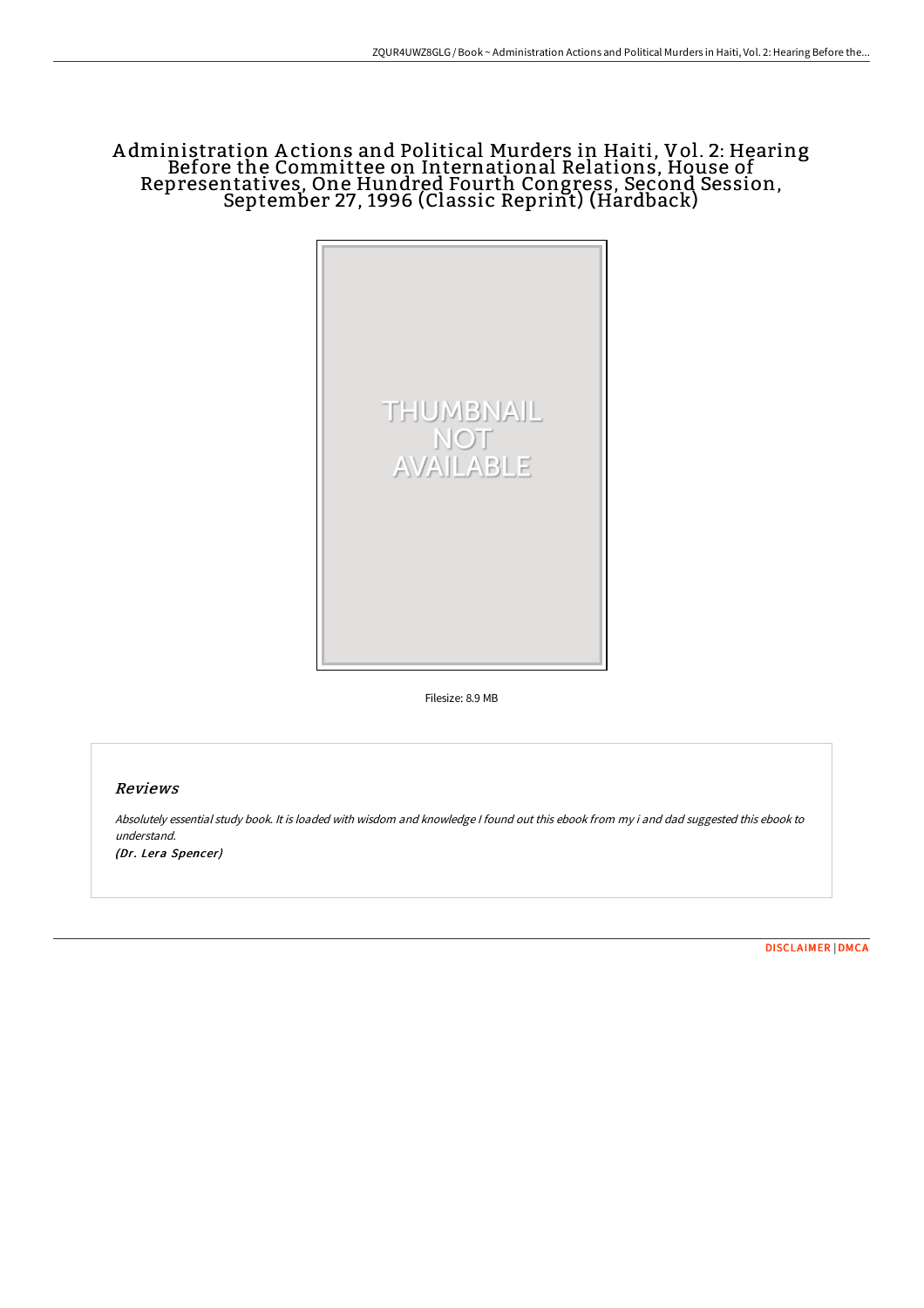## ADMINISTRATION ACTIONS AND POLITICAL MURDERS IN HAITI, VOL. 2: HEARING BEFORE THE COMMITTEE ON INTERNATIONAL RELATIONS, HOUSE OF REPRESENTATIVES, ONE HUNDRED FOURTH CONGRESS, SECOND SESSION, SEPTEMBER 27 , 1996 (CLASSIC REPRINT) (HARDBACK)



Forgotten Books, 2017. Hardback. Condition: New. Language: English . Brand New Book \*\*\*\*\* Print on Demand \*\*\*\*\*. Excerpt from Administration Actions and Political Murders in Haiti, Vol. 2: Hearing Before the Committee on International Relations, House of Representatives, One Hundred Fourth Congress, Second Session, September 27, 1996 The committee met, pursuant to notice, at 10:44 a.m., in room 2172, Rayburn House Office Building, Washington, DC, the Honorable Benjamin A. Gilman, chairman of the committee, presiding. Chairman Gilman. The Committee on International Relations will come to order. Two years ago this week, 20,000 American troops left their homes for Haiti to restore constitutional order and to throw out a regime that was murdering its political opponents. Since then the Clinton administration has spent more than \$2 billion to support a government that has tolerated thugs who murder its political opponents. I supported the resolution of the constitutional order in Haiti. That support was betrayed by the Administration when it kept Congress in the dark about political murders by the very government we returned to power. Many of those murders were committed in 1995, while our troops were still in Haiti as peacekeepers. Our government has information linking these killings to members of Haiti s Presidential Security Unit, which was trained by our own government. One of the most shocking murders was the March 28, 1995 shooting in broad daylight of Mirielle Bertin, a prominent opponent of then President Jean-Bertrand Aristide. Two dozen FBI agents were deployed to Haiti to help investigate that shooting, but by August 1995, our embassy had concluded that the Aristide Government was stonewalling the FBI. Even as the FBI was packing up to leave Haiti in frustration, an Administration official told our Western Hemisphere Subcommittee of this committee on October 12th that the investigation was continuing. And...

Read Administration Actions and Political Murders in Haiti, Vol. 2: Hearing Before the Committee on International Relations, House of [Representatives,](http://techno-pub.tech/administration-actions-and-political-murders-in--1.html) One Hundred Fourth Congress, Second Session, September 27, 1996 (Classic Reprint) (Hardback) Online

 $\Box$  Download PDF Administration Actions and Political Murders in Haiti, Vol. 2: Hearing Before the Committee on International Relations, House of [Representatives,](http://techno-pub.tech/administration-actions-and-political-murders-in--1.html) One Hundred Fourth Congress, Second Session, September 27, 1996 (Classic Reprint) (Hardback)